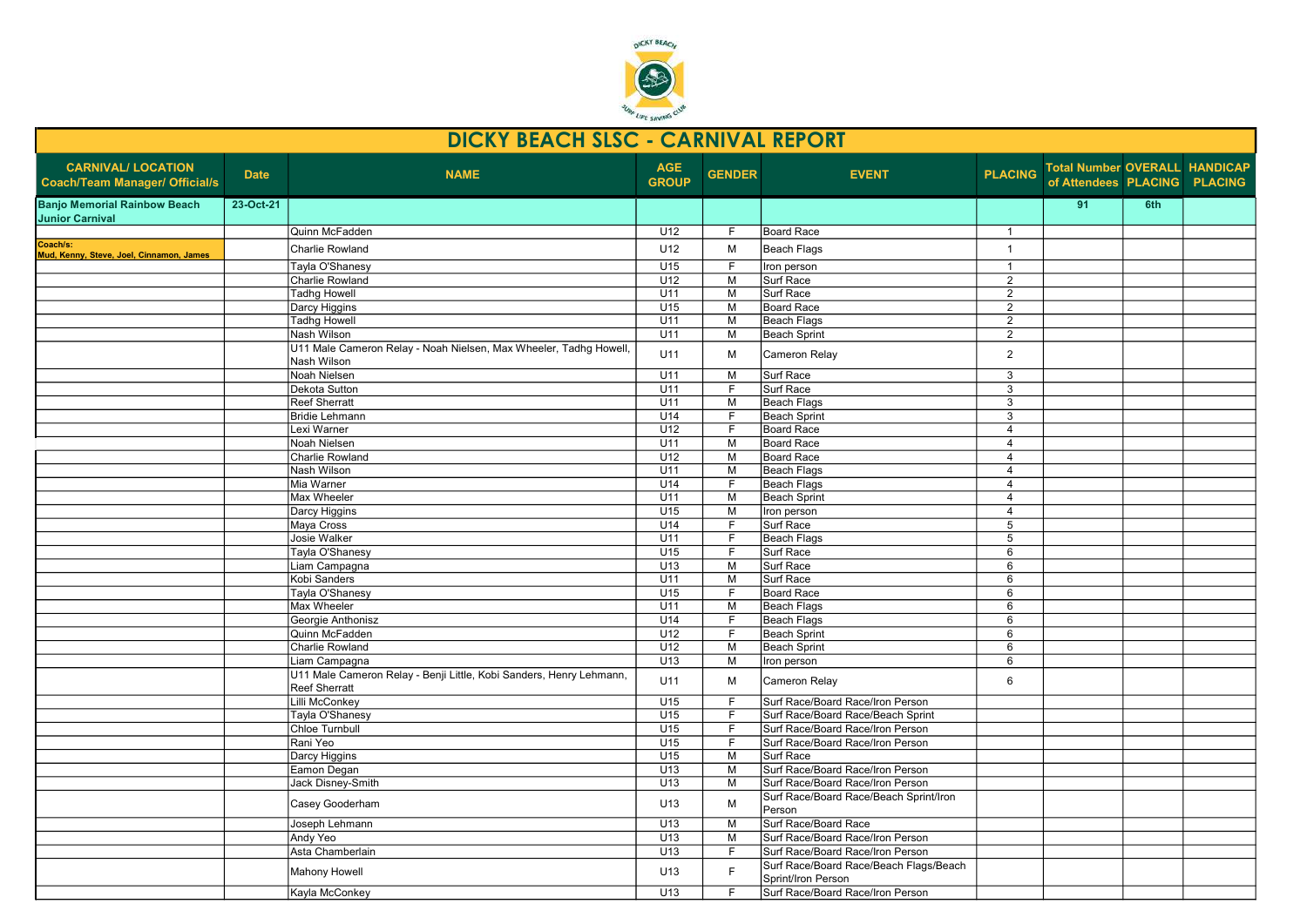

|                                                                    |             | DICKY BEACH SLSC - CARNIVAL REPORT |                            |               |                                                              |                |                                                               |     |  |
|--------------------------------------------------------------------|-------------|------------------------------------|----------------------------|---------------|--------------------------------------------------------------|----------------|---------------------------------------------------------------|-----|--|
| <b>CARNIVAL/ LOCATION</b><br><b>Coach/Team Manager/ Official/s</b> | <b>Date</b> | <b>NAME</b>                        | <b>AGE</b><br><b>GROUP</b> | <b>GENDER</b> | <b>EVENT</b>                                                 | <b>PLACING</b> | Total Number OVERALL HANDICAP<br>of Attendees PLACING PLACING |     |  |
| <b>Banjo Memorial Rainbow Beach</b><br><b>Junior Carnival</b>      | 23-Oct-21   |                                    |                            |               |                                                              |                | 91                                                            | 6th |  |
|                                                                    |             | Ellie Walker                       | U13                        | F             | Surf Race/Board Race/Beach Flags/Beach<br>Sprint/Iron Person |                |                                                               |     |  |
|                                                                    |             | <b>Toby Allright</b>               | U12                        | M             | Surf Race/Board Race                                         |                |                                                               |     |  |
|                                                                    |             | Hunter Ball                        | U12                        | M             | Surf Race/Board Race/Beach Sprint                            |                |                                                               |     |  |
|                                                                    |             | Lucas Morse                        | U12                        | М             | Surf Race/Board Race/Beach Sprint                            |                |                                                               |     |  |
|                                                                    |             | <b>Tyler Riches</b>                | U12                        | м             | Surf Race/Board Race/Beach Sprint                            |                |                                                               |     |  |
|                                                                    |             | <b>Henry Shrapnel</b>              | U12                        | М             | Surf Race/Board Race/Beach Sprint                            |                |                                                               |     |  |
|                                                                    |             | Quinn Jeffery                      | U10                        | М             | Surf Race/Board Race/Beach Flags/Beach<br>Sprint             |                |                                                               |     |  |
|                                                                    |             | Nate Parry                         | U10                        | М             | Surf Race/Board Race/Beach Flags/Beach<br>Sprint             |                |                                                               |     |  |
|                                                                    |             | <b>Avery Pocock</b>                | U <sub>10</sub>            | М             | Surf Race/Board Race/Beach Flags/Beach<br>Sprint             |                |                                                               |     |  |
|                                                                    |             | Zayden Sutton                      | U10                        | М             | Surf Race/Board Race/Beach Flags/Beach<br>Sprint             |                |                                                               |     |  |
|                                                                    |             | lvy Allright                       | U10                        | F.            | Surf Race/Board Race/Beach Flags/Beach<br>Sprint             |                |                                                               |     |  |
|                                                                    |             | Lola de Koster                     | U <sub>10</sub>            | F.            | Surf Race/Board Race/Beach Flags/Beach<br>Sprint             |                |                                                               |     |  |
|                                                                    |             | Chloe Morse                        | U10                        | F.            | Surf Race/Board Race/Beach Flags/Beach<br>Sprint             |                |                                                               |     |  |
|                                                                    |             | Jessica Murphy                     | U <sub>10</sub>            | F.            | Surf Race/Board Race/Beach Flags/Beach<br>Sprint             |                |                                                               |     |  |
|                                                                    |             | Kenzie Safstrom                    | U10                        | F             | Surf Race/Board Race/Beach Flags/Beach<br>Sprint             |                |                                                               |     |  |
|                                                                    |             | Rosemary Shrapnel                  | U <sub>10</sub>            | E             | Surf Race/Board Race/Beach Flags/Beach<br>Sprint             |                |                                                               |     |  |
|                                                                    |             | Henry Shrapnel                     | U11                        | M             | Surf Race                                                    |                |                                                               |     |  |
|                                                                    |             | <b>Benji Little</b>                | U11                        | М             | Surf Race/Board Race/Beach Flags                             |                |                                                               |     |  |
|                                                                    |             | Chase Stanford                     | U11                        | М             | Surf Race/Board Race/Beach Flags/Beach<br>Sprint             |                |                                                               |     |  |
|                                                                    |             | Max Wheeler                        | U11                        | М             | Surf Race/Board Race                                         |                |                                                               |     |  |
|                                                                    |             | Charlise Belcher                   | U12                        | F.            | Surf Race/Board Race/Beach Flags/Beach<br>Sprint             |                |                                                               |     |  |
|                                                                    |             | Layla Hoffman                      | U12                        | F.            | Surf Race/Board Race                                         |                |                                                               |     |  |
|                                                                    |             | Quinn McFadden                     | U12                        | F.            | Surf Race/Beach Flags                                        |                |                                                               |     |  |
|                                                                    |             | Eleanor O'Connor                   | U12                        | F.            | Surf Race/Board Race/Beach Flags                             |                |                                                               |     |  |
|                                                                    |             | Lexi Warner                        | U12                        | F.            | Surf Race/Beach Flags                                        |                |                                                               |     |  |
|                                                                    |             | Layla Little                       | U9                         | F             | Surf Race/Board Race/Beach Flags/Beach<br>Sprint/Wade Race   |                |                                                               |     |  |
|                                                                    |             | Daisy Tennant                      | U9                         | F.            | Surf Race/Board Race/Beach Flags/Wade<br>Race                |                |                                                               |     |  |
|                                                                    |             | Penny Walker                       | U9                         | F             | Surf Race/Board Race/Beach Flags/Beach<br>Sprint/Wade Race   |                |                                                               |     |  |
|                                                                    |             | Jagger Ball                        | U9                         | М             | Surf Race/Board Race/Beach Flags/Beach<br>Sprint/Wade Race   |                |                                                               |     |  |
|                                                                    |             | <b>Boston Freeman</b>              | U9                         | М             | Surf Race/Board Race/Beach Flags/Beach<br>Sprint/Wade Race   |                |                                                               |     |  |
|                                                                    |             |                                    |                            |               |                                                              |                |                                                               |     |  |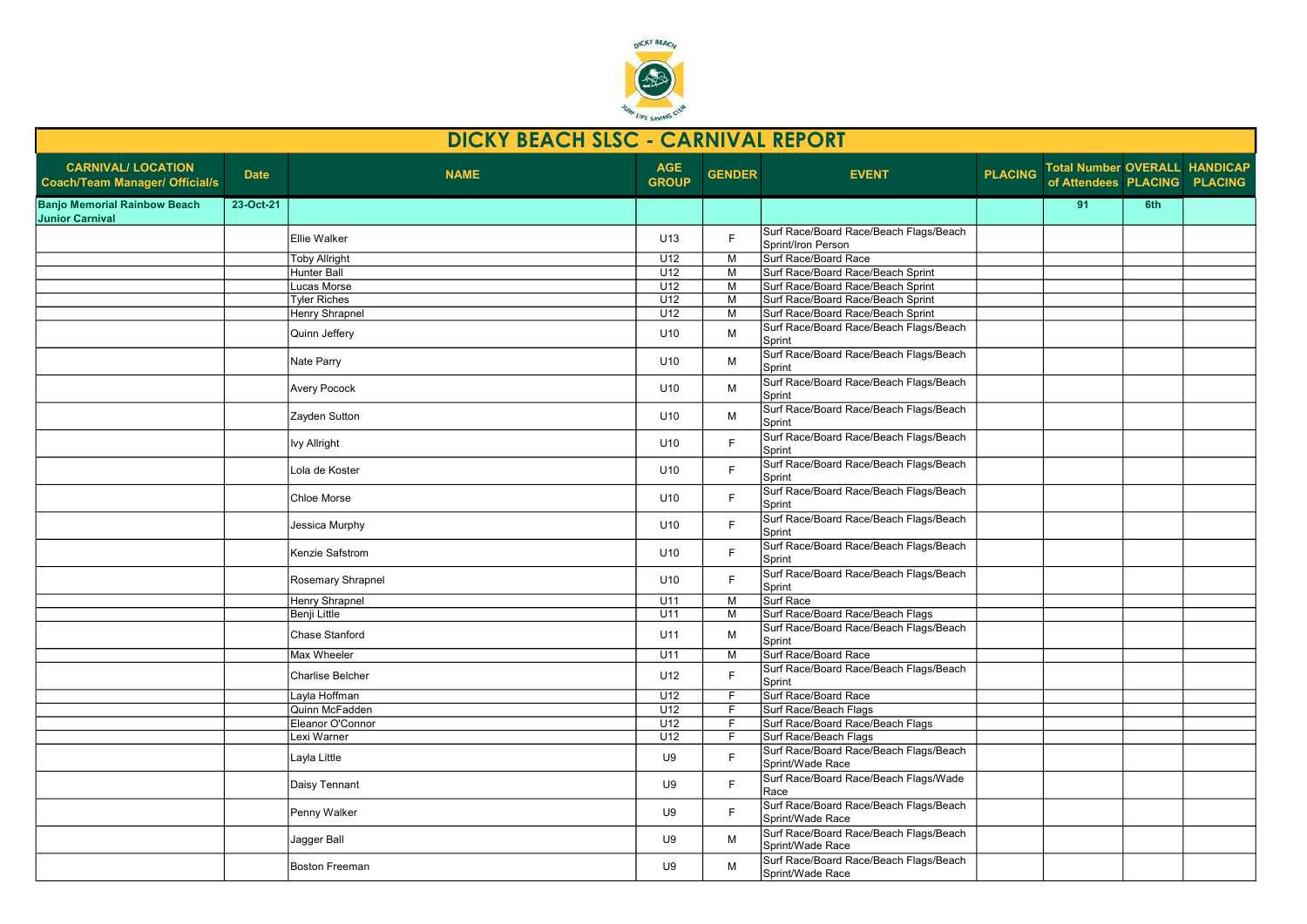

| <b>DICKY BEACH SLSC - CARNIVAL REPORT</b>                          |             |                        |                            |                |                                                              |                |                                                                      |     |  |
|--------------------------------------------------------------------|-------------|------------------------|----------------------------|----------------|--------------------------------------------------------------|----------------|----------------------------------------------------------------------|-----|--|
| <b>CARNIVAL/ LOCATION</b><br><b>Coach/Team Manager/ Official/s</b> | <b>Date</b> | <b>NAME</b>            | <b>AGE</b><br><b>GROUP</b> | <b>GENDER</b>  | <b>EVENT</b>                                                 | <b>PLACING</b> | <b>Total Number OVERALL HANDICAP</b><br>of Attendees PLACING PLACING |     |  |
| <b>Banjo Memorial Rainbow Beach</b><br><b>Junior Carnival</b>      | 23-Oct-21   |                        |                            |                |                                                              |                | 91                                                                   | 6th |  |
|                                                                    |             | <b>Xander Hilditch</b> | U9                         | М              | Surf Race/Board Race/Beach Flags/Beach<br>Sprint/Wade Race   |                |                                                                      |     |  |
|                                                                    |             | Ashton Lahey           | U9                         | M              | Surf Race/Board Race/Beach Flags/Beach<br>Sprint/Wade Race   |                |                                                                      |     |  |
|                                                                    |             | Jax McFadden           | U9                         | М              | Surf Race/Board Race/Beach Flags/Beach<br>Sprint/Wade Race   |                |                                                                      |     |  |
|                                                                    |             | <b>Edward Shrapnel</b> | U9                         | М              | Surf Race/Board Race/Beach Flags/Beach<br>Sprint/Wade Race   |                |                                                                      |     |  |
|                                                                    |             | William Wassman        | U9                         | М              | Surf Race/Board Race/Beach Flags/Beach<br>Sprint/Wade Race   |                |                                                                      |     |  |
|                                                                    |             | Jack Wheeler           | U9                         | М              | Surf Race/Board Race/Beach Flags/Beach<br>Sprint/Wade Race   |                |                                                                      |     |  |
|                                                                    |             | Georgie Anthonisz      | U14                        | F.             | Surf Race/Board Race/Beach Sprint/Iron<br>Person             |                |                                                                      |     |  |
|                                                                    |             | <b>Lily Gicquel</b>    | U14                        | F.             | Surf Race/Board Race/Beach Sprint                            |                |                                                                      |     |  |
|                                                                    |             | <b>Bridie Lehmann</b>  | U14                        | F              | Surf Race/Board Race/Beach Flags/Iron<br>Person              |                |                                                                      |     |  |
|                                                                    |             | Georgina Sherratt      | U14                        | F              | Surf Race/Board Race/Iron Person                             |                |                                                                      |     |  |
|                                                                    |             | Ava Shrapnel           | U14                        | F              | Surf Race/Board Race/Beach Flags/Beach<br>Sprint/Iron Person |                |                                                                      |     |  |
|                                                                    |             | Mia Warner             | U14                        | F.             | Surf Race/Board Race/Beach Sprint/Iron<br>Person             |                |                                                                      |     |  |
|                                                                    |             | <b>Boston Brass</b>    | U14                        | М              | Surf Race/Board Race/Iron Person                             |                |                                                                      |     |  |
|                                                                    |             | Elliot Coghlan         | U14                        | M              | Surf Race/Board Race/Beach Flags/Iron<br>Person              |                |                                                                      |     |  |
|                                                                    |             | Marcus Lamerton        | U14                        | М              | Surf Race/Board Race/Iron Person                             |                |                                                                      |     |  |
|                                                                    |             | Cohen Myers            | U14                        | М              | Surf Race/Board Race/Iron Person                             |                |                                                                      |     |  |
|                                                                    |             | <b>Elliot Rowland</b>  | U14                        | М              | Surf Race/Board Race/Beach Sprint/Iron<br>Person             |                |                                                                      |     |  |
|                                                                    |             | Noah Sanders           | U14                        | M              | Surf Race/Board Race/Iron Person                             |                |                                                                      |     |  |
|                                                                    |             | Myah Brass             | U11                        | F              | Surf Race/Board Race                                         |                |                                                                      |     |  |
|                                                                    |             | Amali Degan            | U11                        | E              | Surf Race/Board Race/Beach Flags/Beach<br>Sprint             |                |                                                                      |     |  |
|                                                                    |             | Georgia McFadden       | U11                        | F.             | Surf Race/Board Race/Beach Flags/Beach<br>Sprint             |                |                                                                      |     |  |
|                                                                    |             | Macey McFadden         | U11                        | F.             | Surf Race/Board Race/Beach Flags/Beach<br>Sprint             |                |                                                                      |     |  |
|                                                                    |             | Tara McFadden          | U11                        | F.             | Surf Race/Board Race/Beach Flags/Beach<br>Sprint             |                |                                                                      |     |  |
|                                                                    |             | <b>Bridie Ververs</b>  | U11                        | E              | Surf Race/Board Race/Beach Flags/Beach<br>Sprint             |                |                                                                      |     |  |
|                                                                    |             | Josie Walker           | U11                        | F              | Surf Race/Board Race/Beach Sprint                            |                |                                                                      |     |  |
|                                                                    |             | Dekota Sutton          | U11                        | $\overline{F}$ | Board Race/Beach Flags/Beach Sprint                          |                |                                                                      |     |  |
|                                                                    |             | Maeve Cole             | U11                        | F.             | <b>Board Race/Beach Flags</b>                                |                |                                                                      |     |  |
|                                                                    |             | Maya Cross             | U14                        | F              | Board Race/Iron Person                                       |                |                                                                      |     |  |
|                                                                    |             | Lachlan Safstrom       | U14                        | M              | Board Race/Beach Flags/Beach Sprint                          |                |                                                                      |     |  |
|                                                                    |             | Flynn Riches           | U9                         | M              | Board Race/Beach Flags/Beach<br>Sprint/Wade Race             |                |                                                                      |     |  |
|                                                                    |             | Morgan Cross           | U12                        | F.             | Board Race/Beach Flags/Beach Sprint                          |                |                                                                      |     |  |